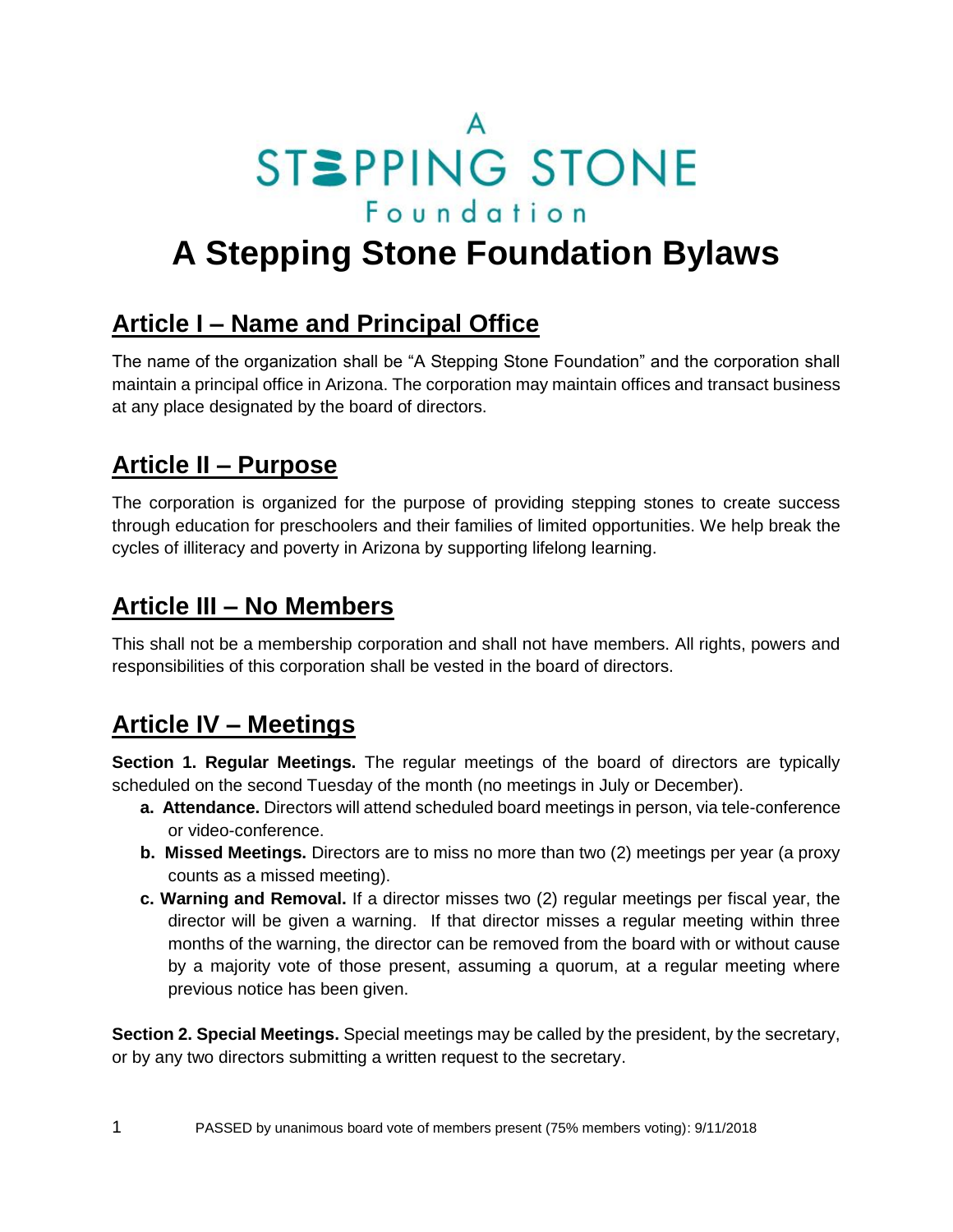**Section 3. Executive Session.** The board of directors should hold a meeting without the presence of the executive director, minimally of once a year. This may happen at a special meeting or during a regular meeting.

**Section 4. Annual Meetings.** The corporation shall hold an annual meeting on the second Tuesday of June, or on another date designated by the directors. The annual meeting is for electing a board of directors, appointing officers, reviewing the annual budget and conducting any other business that should arise.

**Section 5. Quorum.** The quorum for the transaction of business shall consist of a simple majority of the directors in office. If a quorum is not present, the directors present may adjourn the meeting without notice other than announcement at the meeting. A proxy shall count toward quorum.

**Section 6. Notification of Meetings.** Notice shall be given to the board of directors of all annual, regular, and special meetings at least one (1) day preceding the meeting by email or by phone call, or a minimum of five (5) days preceding the meeting by hard copy. Directors shall ensure that the secretary has a valid phone number and email address on file for all board members and executive director.

**Section 7. Place of Meetings.** The board of directors of the corporation may hold meetings either in or out of Arizona.

**Section 8. Voting.** A vote of the majority of the board of directors present at the meeting shall decide any matter, except where noted in these bylaws. Each director shall be entitled to one vote on each matter submitted to vote.

**Section 9. Proxies and E-votes.** Written, emailed or texted proxies to the Secretary or another board officer shall be honored at any board meeting. Voting via email shall be valid for conducting board business between meetings as deemed necessary by the president.

**Section 10. Participation by Members.** Any director may bring forth an item to the annual and regular board meeting by providing notice and a brief description of the item to the president at least ten (10) days prior to the meeting or one (1) day prior for special meetings.

**Section 11. Action without Meeting.** The board of directors may take any action without a meeting if all directors consent to the action in writing or email. The writing or writings shall be filed with the minutes of the board of directors at the next board meeting.

# **Article V – Board of Directors**

**Section 1. Number and Election.** The board of directors shall consist of a minimum of seven (7) and maximum of seventeen (17) members. Except as provided in these Bylaws for the filling of vacancies, the directors shall elect the directors at the annual meeting.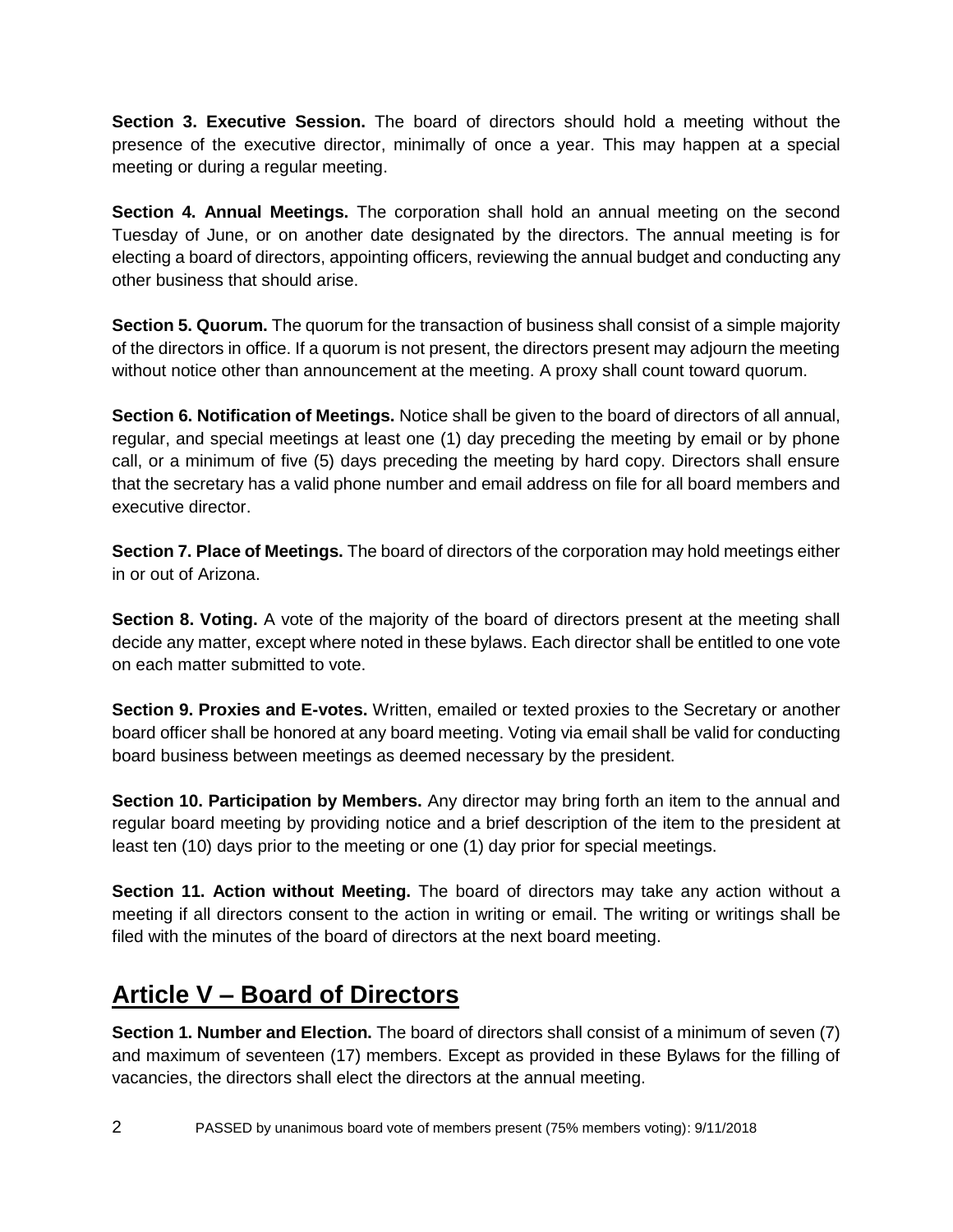**Section 2. Vacancies.** Board vacancies shall be filled by majority vote of the sitting board of directors.

**Section 3. Compensation.** The corporation may reimburse the directors and officers for the expenses of attendance at each meeting of the board of directors. The board of directors shall establish and note the amount or rate of reimbursement of directors in its minutes. The directors shall not receive any other payment for board service.

**Section 4. Powers.** The board of directors shall manage the business of the corporation and may exercise all powers permitted by statute or by the articles of incorporation.

- **a. Finances.** Approve and review the annual budget and monitor monthly income and expenditures**.**
- **b. Documents.** Approve and review the monthly minutes and other significant documentation**.**
- **c. Fundraising.** Formulate and execute fundraising events and utilize committees to reach or exceed the goal of the approved annual budg**et.**
- **d. Scholarship Endowment(s).** Oversee scholarship endowment(s).
- **e. Vision and Strategic** Direction. Set the vision and strategic direction of A Stepping Stone Foundation**.**

**Section 5. Executive Director Oversight.** It is the duty of the board of directors to provide oversight, guidance and management of the executive director to fulfill the organization's mission.

- **a. Oversight.** Executive Director hiring, pay, benefits and all compensation will be set by the board of directors. The board president will preside over an annual performance review to be completed at the end of the fiscal year.
- **b. Termination.** The board of directors may remove the executive director with or without cause by a two-thirds vote majority.

**Section 6. Financial Commitments.** As a director of A Stepping Stone Foundation and being committed to the mission of the organization, each director understands how critical financial support is to the success of the organization. Therefore, each director will work to garner funding that will support the organization's annual development goal in operating funds as described in the board responsibilities.

**Section 7. Terms.** A standard term of service for directors shall be 3 years and a maximum limit of 9 years. Each director shall hold office effectively July 1 following the annual meeting. An elected director shall hold office until his or her term ends, or until resignation, removal or replacement.

# **Article VI – Officers and Elections**

**Section 1. Designation.** The officers of A Stepping Stone Foundation shall be a president, a vice president, a secretary, and a treasurer. The board of directors may appoint additional officers as it deems necessary.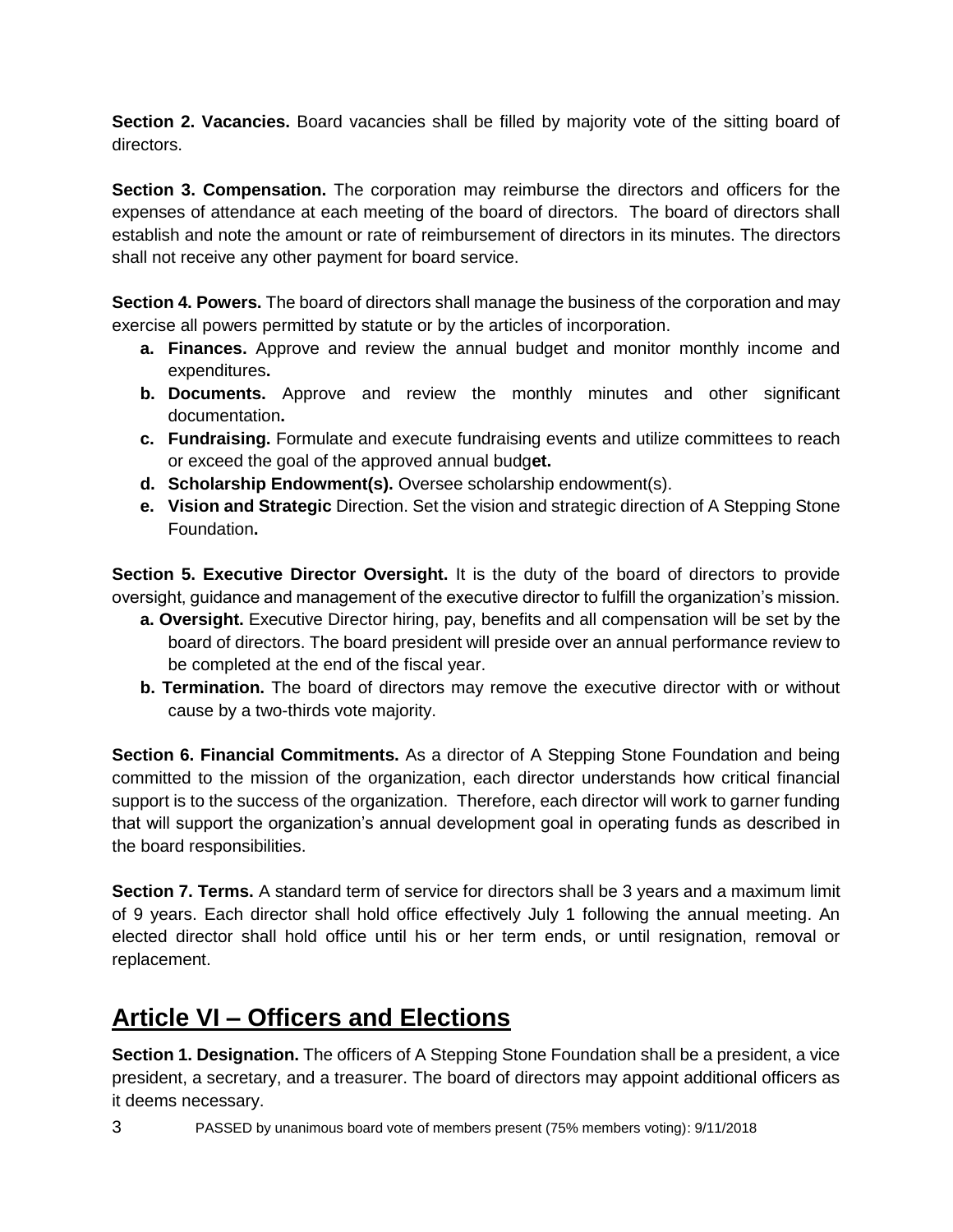**Section 2. Election of Officers.** The officers shall be elected from the board of directors at the annual meeting by majority vote.

**Section 3. Terms of Office.** Officers shall be elected for 2 (two) years with a maximum of 3 (three) consecutive terms in any single office.

**Section 4. Removal from Office.** Officers can be removed from office with or without cause by a majority vote of those present (assuming a quorum) at a regular meeting where previous notice has been given.

**Section 5. Vacancies.** A vacancy in any office shall be filled by the board of directors at the next regularly scheduled meeting.

#### **Section 6. Officers.**

- **a. President.** The president shall preside over all board meetings and meetings of the members. The president will serve as the primary contact for the executive director. The president will appoint committees with the concurrence of the board. In the absence of the executive director, the president may co-sign and execute authorized documents with one other officer of the board of directors in the name of A Stepping Stone Foundation. The president shall do and perform such other duties, and have such power, as may be assigned by the board of directors.
- **b. Vice President.** The vice president shall assist the president and oversee the committees of the organization. The vice president shall carry out the duties and serve in the absence of the president. The vice president shall have such powers and perform such duties as may be assigned to from time to time by the board of directors or the president.
- **c. Secretary.** The secretary shall keep or oversee all records of the organization, take and record the minutes of all meetings of the board of directors, prepare the agenda, and send notices of meetings to the membership. The secretary will also keep the minutes, bylaws, rules, director list, and any other key documents. The secretary shall perform all the duties of the office of secretary of a corporation and such other duties as may be assigned by the board of directors or the president.
- **d. Treasurer.** The treasurer shall have charge of the funds and securities and the books of account of A Stepping Stone Foundation. The treasurer will present a financial statement at each regular meeting and at other times of the year when requested by the board of directors. The treasurer will present a full report at the end of the fiscal year. The treasurer shall see to the deposit of the funds of A Stepping Stone Foundation in the bank or banks that the board of directors designates. The books of account shall be monitored on a current basis under the treasurer's direction and supervision. The treasurer shall have oversight of the preparation and filing of reports, financial statements, and returns as required by law. The treasurer shall give the corporation a fidelity bond as required by law or by the board of directors, with the premium therefore paid by A Stepping Stone Foundation as an operating expense.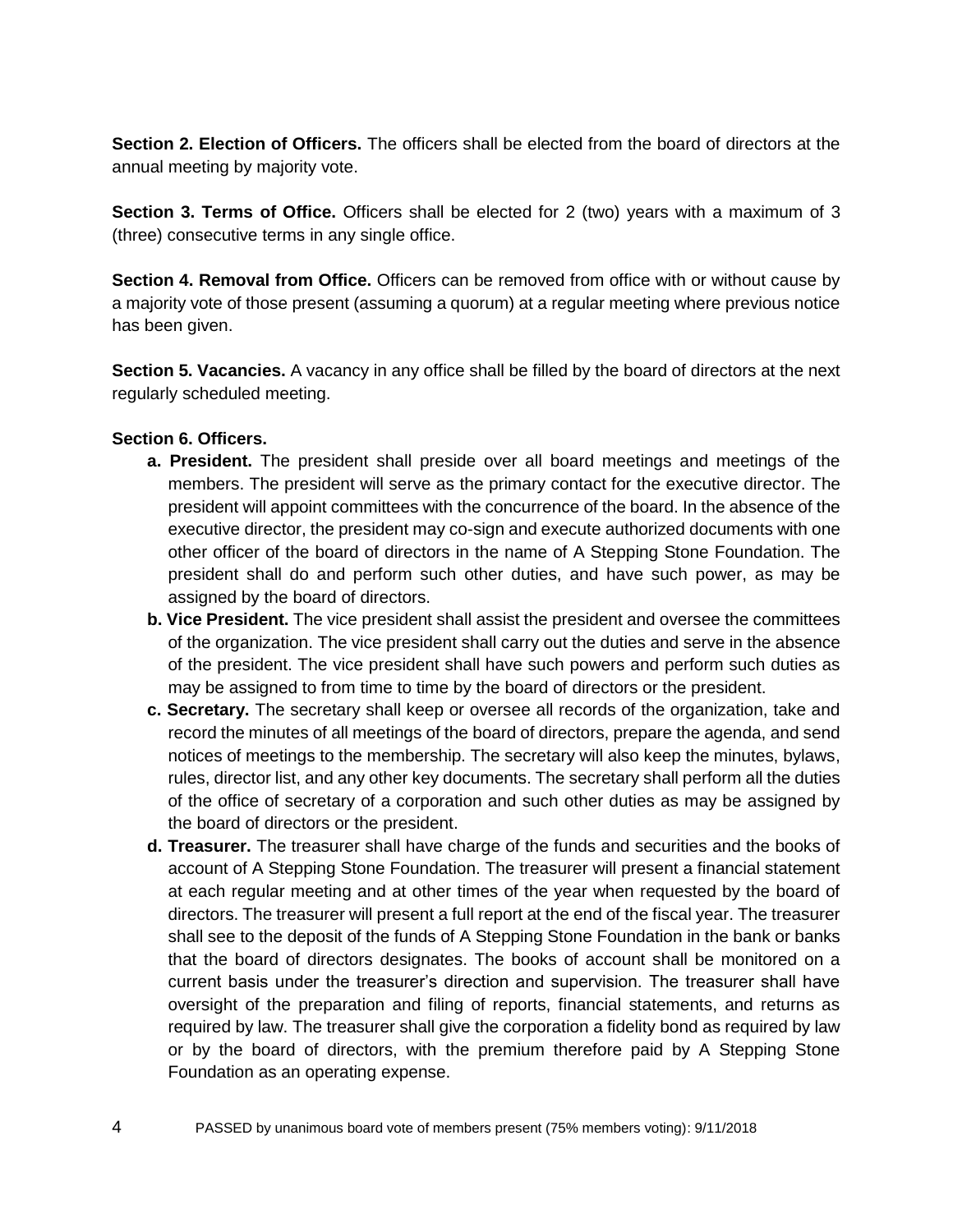# **Article VII – Committees**

**Section 1. Standing Committees.** There shall be established regular committees that shall meet as needed independent of the full board of directors. These committees allow the directors to have a greater impact on the strategic direction of the foundation with narrowed focuses of work.

#### **Section 2. Committee Officers and Members.**

- **a. Committee Chair.** Each committee shall have one board member as committee chair.
- **b. Community Member.** Committees may have persons from the community who do not sit on the board as members. These persons must be nominated by current directors and receive a majority vote of the board of directors.

**Section 3. Minutes of Committee Meetings.** The chairman of each regular or special committee designated by the board of directors shall ensure that minutes of meetings of such committees are kept and shall file the minutes with the secretary of A Stepping Stone Foundation.

### **Article VIII – Finances**

**Section 1.** A tentative budget shall be drafted by the executive director and approved at the annual meeting by a majority vote of the board of directors.

**Section 2.** The treasurer shall keep accurate records of any disbursements, income, and bank account information.

**Section 3.** The Treasurer, staff, and volunteers will follow the specific financial policies set forth by the board which will be reviewed by the board at least every other year.

**Section 4.** The treasurer shall prepare a financial statement at the end of the fiscal year to be reviewed and approved by the board of directors and officers.

**Section 5.** Upon the dissolution of A Stepping Stone Foundation, and after payment of any outstanding bills and obligations, any remaining funds shall be donated to non-profit organizations with similar missions as voted upon by the board of directors.

### **Article IX – Dissolution**

The organization may be dissolved with previous notice (14 calendar days) and a two-thirds vote of the board of directors present at the meeting, assuming a quorum.

.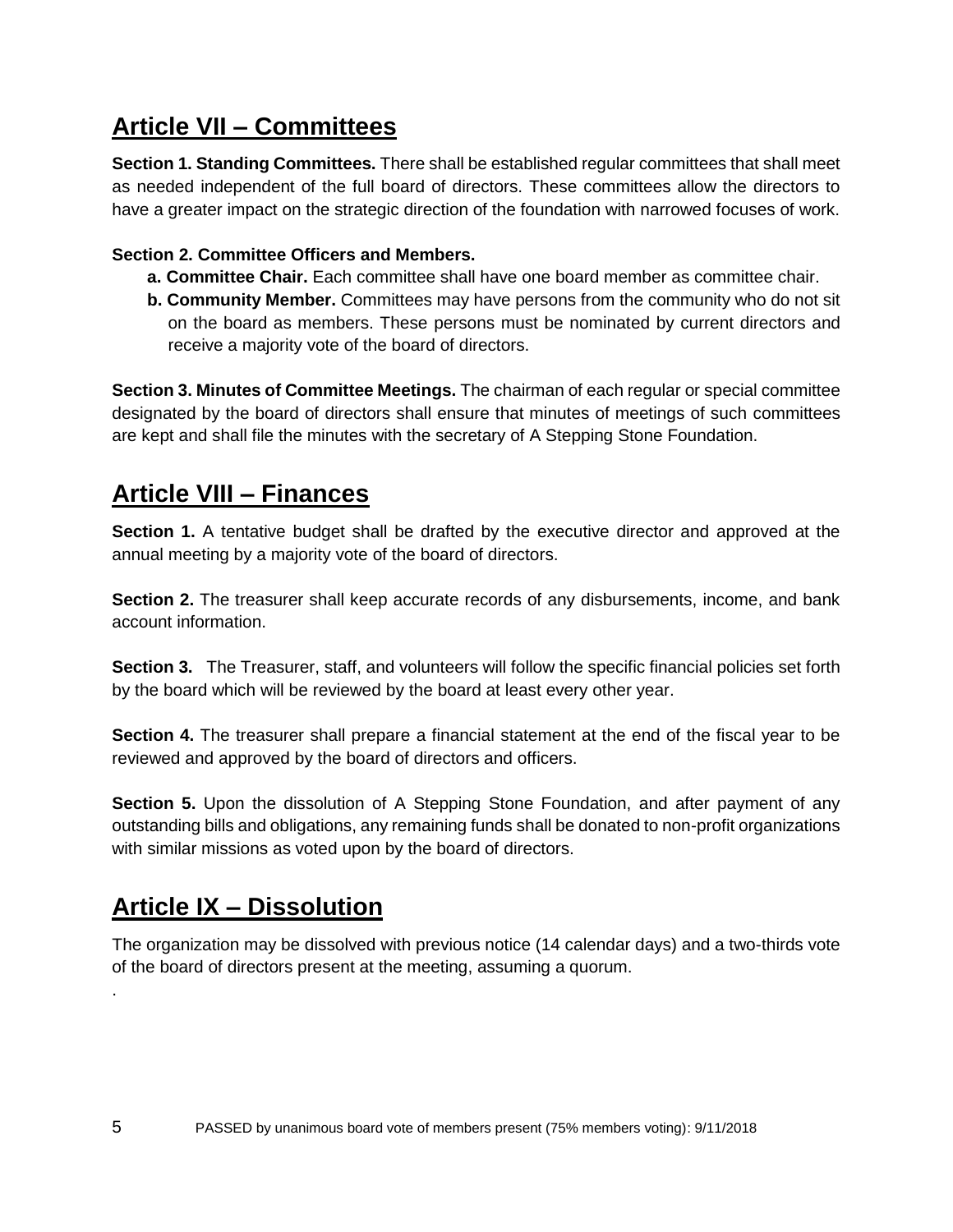# **Article X – Conflict of Interest**

**Section 1. Purpose.** The purpose of the conflict of interest policy is to protect this tax-exempt organization's interest when it is contemplating entering into a transaction or arrangement that might benefit the private interest of an officer or director of the organization or might result in a possible excess benefit transaction. This policy is intended to supplement but not replace any applicable state and federal laws governing conflict of interest applicable to nonprofit and charitable organizations.

#### **Section 2. Definitions.**

- **a. Interested Person.** Any director, principal officer, or member of a committee with governing board-delegated powers who has a direct or indirect financial interest, as defined below, is an interested person.
- **b. Financial Interest.** A person has a financial interest if the person has, directly or indirectly, through business, investment, or family:
	- **i.** An ownership or investment interest in any entity with which the organization has a transaction or arrangement;
	- **ii.** A compensation arrangement with the organization or with any entity or individual with which the organization has a transaction or arrangement; or
	- **Iii.** A potential ownership or investment interest in, or compensation arrangement with, any entity or individual with which the organization is negotiating a transaction or arrangement. "Compensation" includes direct and indirect remuneration as well as gifts or favors that are not insubstantial.

A financial interest is not necessarily a conflict of interest. Under Section 2b, a person who has a financial interest may have a conflict of interest only if the board decides that a conflict of interest exists.

#### **Section 3. Procedures.**

- **a. Duty to Disclose.** In connection with any actual or possible conflict of interest, an interested person must disclose the existence of the financial interest and be given the opportunity to disclose all material facts to the directors and members of committees with governing board-delegated powers who are considering the proposed transaction or arrangement.
- **b. Determining Whether a Conflict of Interest Exists.** After disclosure of the financial interest and all material facts, and after any discussion with the interested person, he/she shall leave the governing board or committee meeting while the determination of a conflict of interest is discussed and voted upon. The remaining board or committee members shall decide whether a conflict of interest exists.

#### **c. Procedures for Addressing the Conflict of Interest.**

**i.** An interested person may make a presentation at the board meeting, but after the presentation, he/she shall leave the meeting during the discussion of, and the vote on, the transaction or arrangement involving the possible conflict of interest.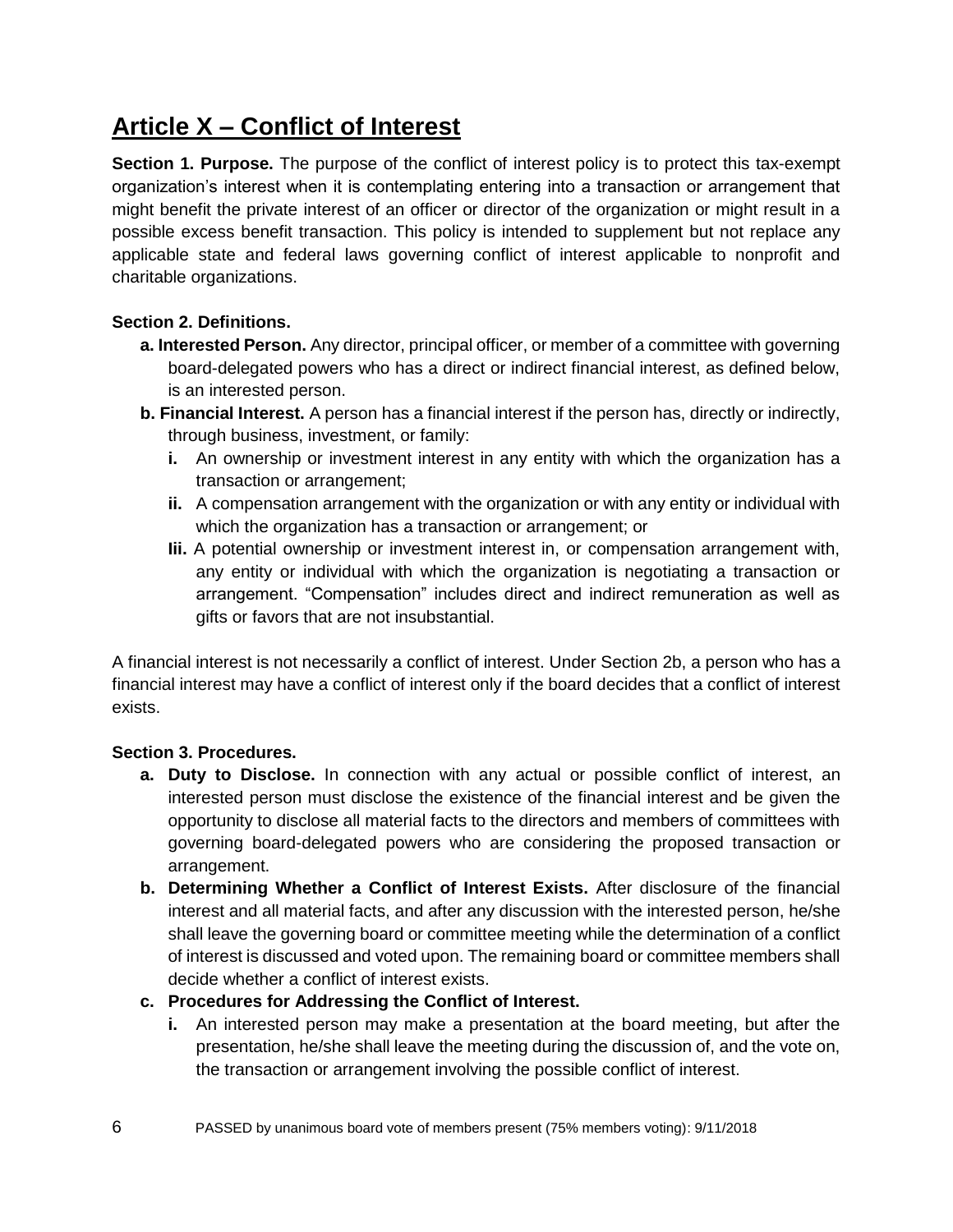- **ii.** The chairperson of the governing board or committee shall, if appropriate, appoint a disinterested person or committee to investigate alternatives to the proposed transaction or arrangement.
- **iii.** After exercising due diligence, the board shall determine whether the organization can obtain, with reasonable efforts, a more advantageous transaction or arrangement from a person or entity that would not give rise to a conflict of interest.
- **iv.** If a more advantageous transaction or arrangement is not reasonably possible under circumstances not producing a conflict of interest, the board or appropriate committee shall determine by a majority vote of the disinterested directors whether the transaction or arrangement is in the organization's best interest, for its own benefit, and whether it is fair and reasonable. In conformity with the above determination, it shall make its decision as to whether to enter into the transaction or arrangement.
- **d. Violations of the Conflict of Interest Policy.** If the board has reasonable cause to believe a member has failed to disclose actual or possible conflicts of interest, it shall inform the member of the basis for such belief and afford the member an opportunity to explain the alleged failure to disclose.
	- **i.** If, after hearing the member's response and after making further investigation as warranted by the circumstances, the board determines that the member has failed to disclose an actual or possible conflict of interest, it shall take appropriate disciplinary and corrective action, up to and including removal from the board and termination of the business relationship in question.

#### **Section 5. Compensation.**

- **a.** A voting director of the board who receives compensation, directly or indirectly, from the organization for services is precluded from voting on matters pertaining to that director's compensation.
- **b.** A voting member of any committee whose jurisdiction includes compensation matters and who receives compensation, directly or indirectly, from the organization for services is precluded from voting on matters pertaining to that member's compensation.
- **c.** No voting director of the board who receives compensation, directly or indirectly, from the organization, either individually or collectively, is prohibited from providing information to any committee regarding compensation.

**Section 6. Annual Statements.** Each director, principal officer, and member of a committee shall annually sign a statement which affirms that such person:

- **a.** Has received a copy of the conflict of interest policy;
- **b.** Has read and understood the policy;
- **c.** Has agreed to comply with the policy; and
- **d.** Understands that the organization is charitable and that in order to maintain its federal tax exempt status, it must engage primarily in activities which accomplish one or more of its tax exempt purposes.

**Section 7. Political Office.** Each director has the opportunity to run for political office while remaining a member of the board. To maintain a clear separation between A Stepping Stone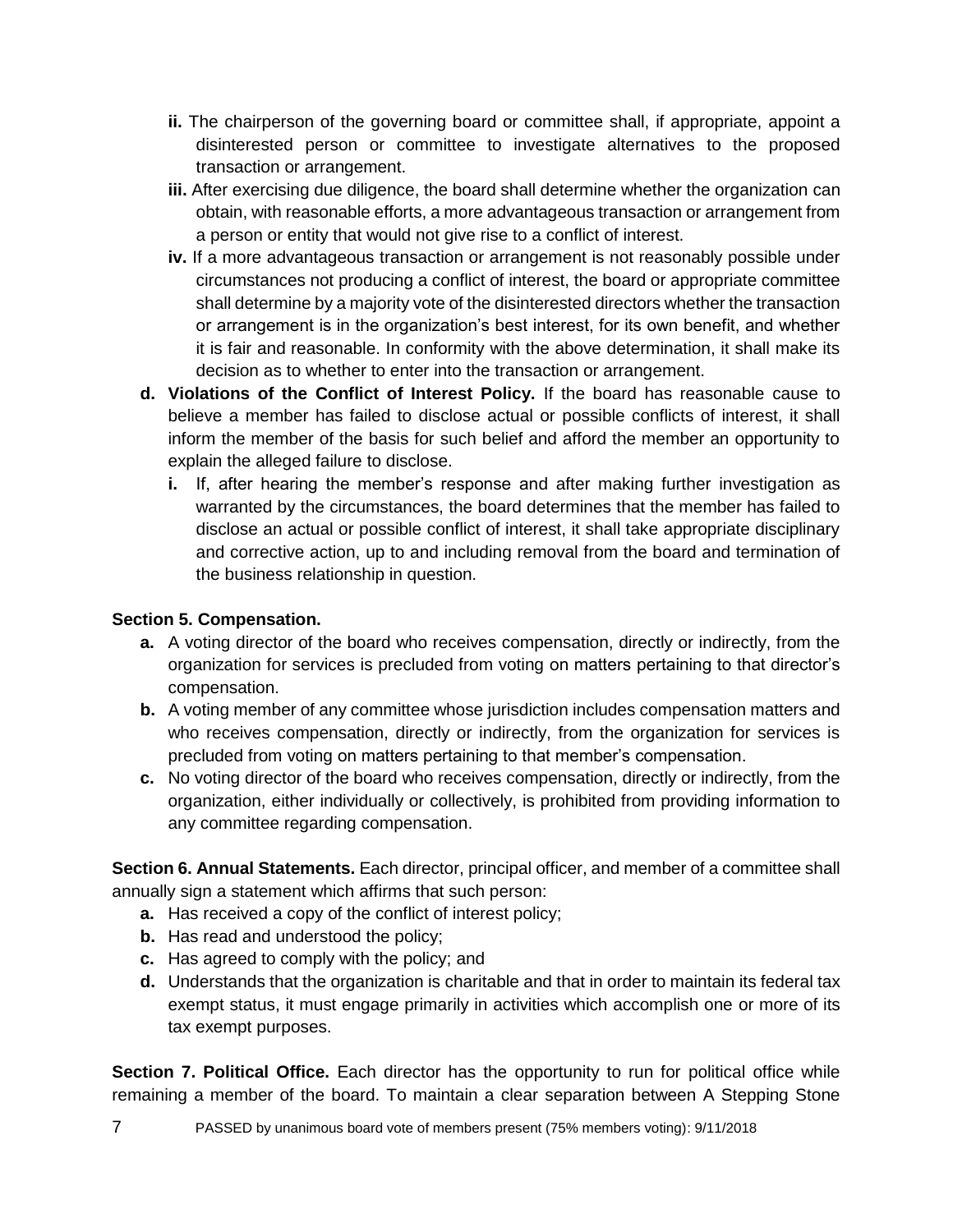Foundation and the appearance of supporting a political candidate, the following provisions must be met to maintain non-profit status compliance:

- **a.** A director must inform the board in writing before beginning a campaign.
- **b.** A Stepping Stone Foundation will not endorse any candidate for any position.
- **c.** A Stepping Stone Foundation will not provide any support or use of its resources to support a candidate.
- **d.** If elected, the director who is now an elected official may temporarily suspend their status as an active board member to resume after their elected term ends.

# **Article XI – Indemnification of Directors and Officers**

**Section 1. Indemnification.** Except as provided in these bylaws, the corporation shall hold harmless and indemnify each of its directors and officers ("indemnitee") against any and all liability and expenses incurred by indemnitee in connection with any threatened or actual proceeding or legal action resulting from indemnitee's service to corporation or to another entity at corporation's request, in accordance with A.R.S. § 10-3856, et seq.

**Section 2. Procedure.** Indemnitee shall notify corporation promptly of the threat or commencement of any proceeding or legal action with respect to which indemnitee intends to seek indemnification. Corporation shall be entitled to assume indemnitee's defense with counsel reasonably satisfactory to indemnitee, unless indemnitee provides corporation with an opinion of counsel reasonable concluding that there may be a conflict of interest between indemnitee and corporation in the defense of the proceeding or legal action. If corporation assumes the defense, corporation shall not be liable to indemnitee for legal or other expenses subsequently incurred by indemnitee.

**Section 3. Expense Advances.** Corporation shall advance automatically expenses, including attorney's fees, incurred or to be incurred by indemnitee in defending a proceeding or legal action upon receipt of notice and, if required by law, of an undertaking by or on behalf of indemnitee to repay all amounts advanced if it is ultimately determined by final judicial decision (after expiration or exhaustion of any appeal rights) that indemnitee is not entitled to be indemnified for such expenses.

**Section 4. Settlement of Claims.** Corporation shall not be obligated to indemnify indemnitee for any amounts incurred in settlement if settlement is made without corporation's prior written consent. Corporation shall not enter into any settlement that would impose any penalty or limitation on indemnitee without indemnitee's prior written consent. Neither corporation nor indemnitee will unreasonably withhold consent to any proposed settlement.

**Section 5. Effect of Repeal.** In order that indemnitee may rely on the indemnification promised by this Article, no appeal or amendment of this Article shall reduce the right of indemnitee to payment of expenses or indemnification for acts of indemnitee taken before the date of repeal or amendment.